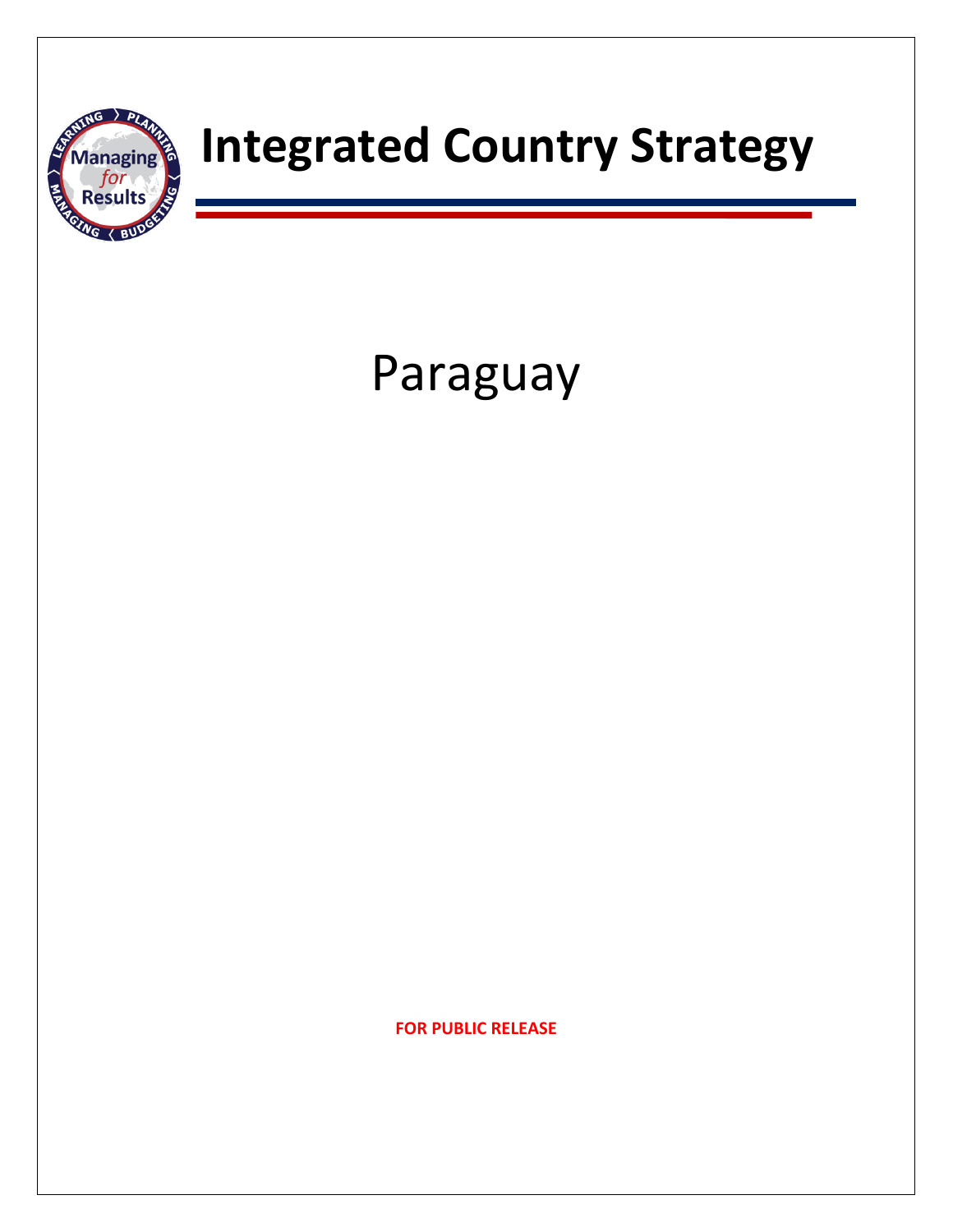# **Table of Contents**

<span id="page-1-0"></span>

Approved: September 4, 2018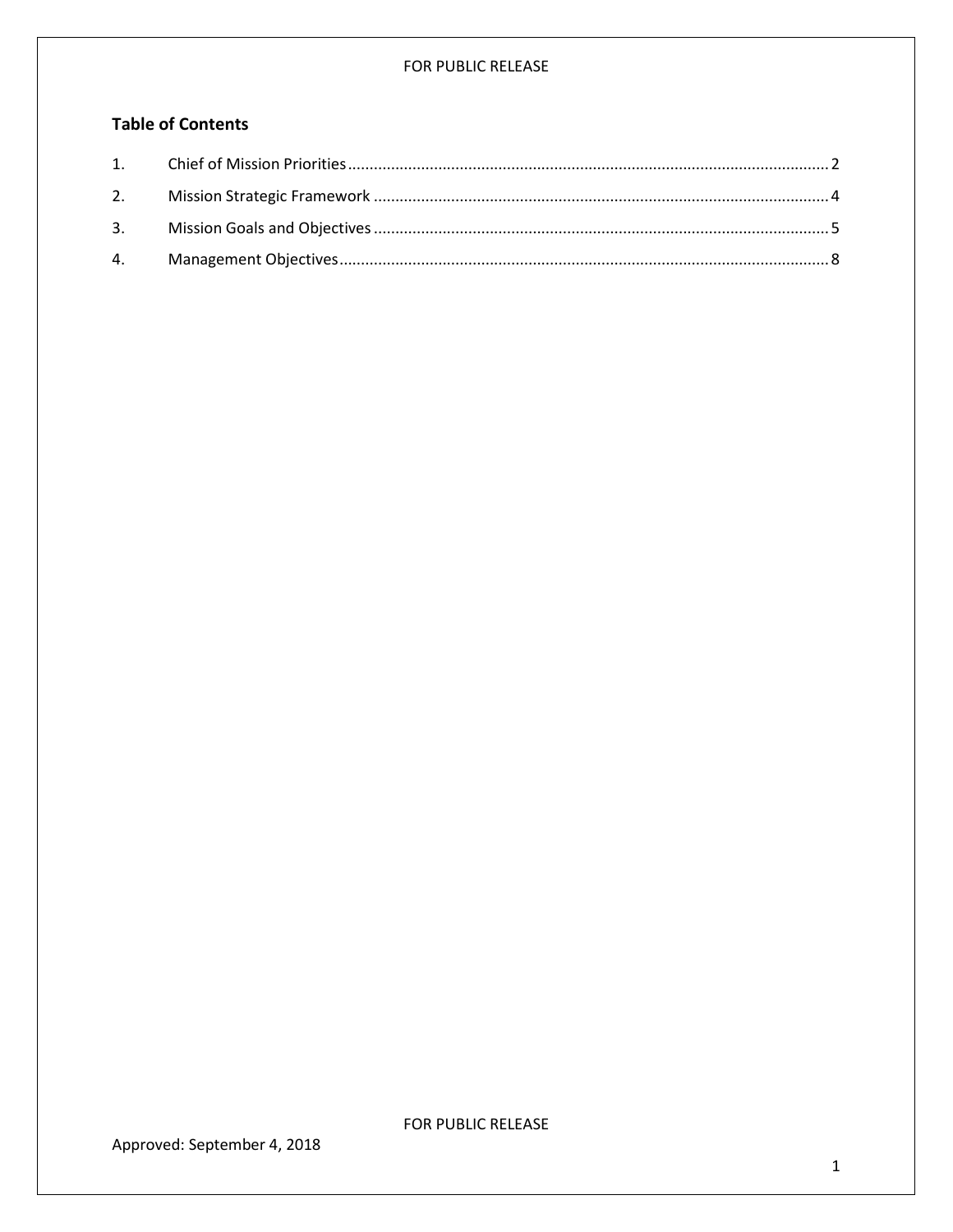# **1. Chief of Mission Priorities**

A strong, independent, and democratic Paraguay is a natural U.S. partner. Embassy Asuncion is, therefore, prioritizing investment in making Paraguay's institutions efficient, sustainable, and focused on the good of the Paraguayan people. Paraguay is a young democracy, having emerged from the 35-year Stroessner dictatorship only in 1989. It continues to engage in building enduring institutions and formalizing a growing economy and faces unique challenges and opportunities in both areas.

The U.S.-Paraguay relationship has endured for decades. Paraguay remains a strong, pro-American bastion in South America, where, until recently, strong allies were few. Paraguay continues to be a strong ally against the erosion of democratic values in the hemisphere, particularly in Venezuela, and on the whole views the broader world from a lens that we, too, share. In 2017, we celebrated the fiftieth anniversary of the establishment of the Peace Corps in Paraguay and the seventy-fifth anniversary of the establishment of the U.S.-Paraguay Binational Center. In 2018, we celebrate the fiftieth anniversary of one of the most active and dynamic state partnerships in the world, Paraguay-Kansas. We will continue to invest in these cultural ties, through providing educational and travel opportunities and building a pipeline of alumni from basic English language learning to Fulbright scholarships for U.S. study. Embassy Asuncion is also building a public diplomacy strategy around the construction of our New Embassy Compound, due to open in 2021 – as a demonstration of our commitment to the future of this dynamic bilateral relationship. Our people-to-people connections will remain a top priority.

In April 2018, Paraguay held free and fair general elections. Paraguay now has two newly seated chambers of congress, a new president and vice president, and all-new department governors. President Mario Abdo Benitez has promised a reformist agenda to combat Paraguay's number one threat to democracy and internal security – corruption. Embassy Asuncion continues to report that corruption, and particularly judicial corruption, is Paraguay's number one problem. Corruption is eroding public confidence in democracy, weakening Paraguay's infrastructure through clientelism in public procurement, and allowing Paraguayan territory to be used for financial crime, intellectual property rights violations, extensive illicit smuggling, and terrorism and terrorist finance. Paraguayan democracy is still young and cannot be taken for granted. If the democratic experiment in Paraguay is to ultimately prosper, the Paraguayan people must see the benefits that democracy brings – stronger political institutions, a reduction in corruption, and a political class that has the interests of the people, rather than personal enrichment, at heart. As such, Embassy Asuncion will prioritize work with the Paraguayan government to reduce corruption and impunity.

Paraguay is physically located between the Bolivian and Peruvian cocaine production areas and some of the largest cocaine markets in Brazil, Argentina, and further afield in Europe and the Middle East. Paraguay needs support to properly monitor its airspace and borders. Dangerous international criminal organizations like Brazil's First Capital Command (PCC) have already

FOR PUBLIC RELEASE

Approved: September 4, 2018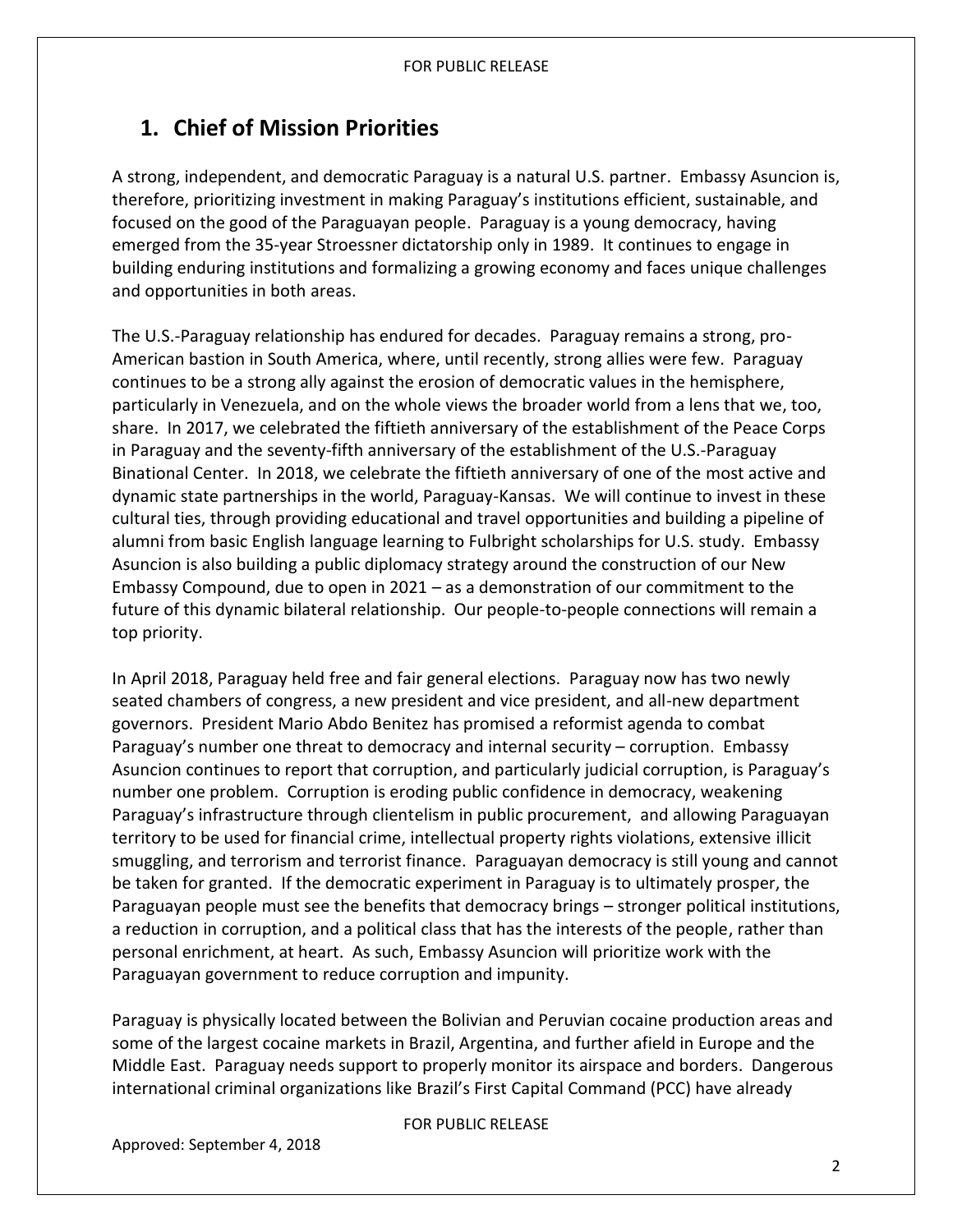begun to take advantage of Paraguay's weaknesses, to formalize control over drug trafficking routes and corrupt public officials in significant areas of Paraguay. Clandestine runways abound as do substantial allegations of trade-based money laundering and contraband smuggling directly fueling international criminal organizations and indirectly benefitting terrorist organizations, in some cases. We want to maintain our status as the go-to partner for Paraguay as it seeks to improve domain awareness and deny use of its territory for illicit purposes, from better controlling the flow of people, aircraft, and goods to formalizing the very informal economy in Paraguay's section of the Tri-Border Area with Argentina and Brazil.

Success on any of our objectives requires political will and local champions. Embassy Asuncion will maintain a nimble footing, taking advantage of targets of opportunity within the parameters of our broader goals. The overarching objective for all engagements with Paraguay will continue to be to strengthen Paraguay to take on its challenges independently, in the near future.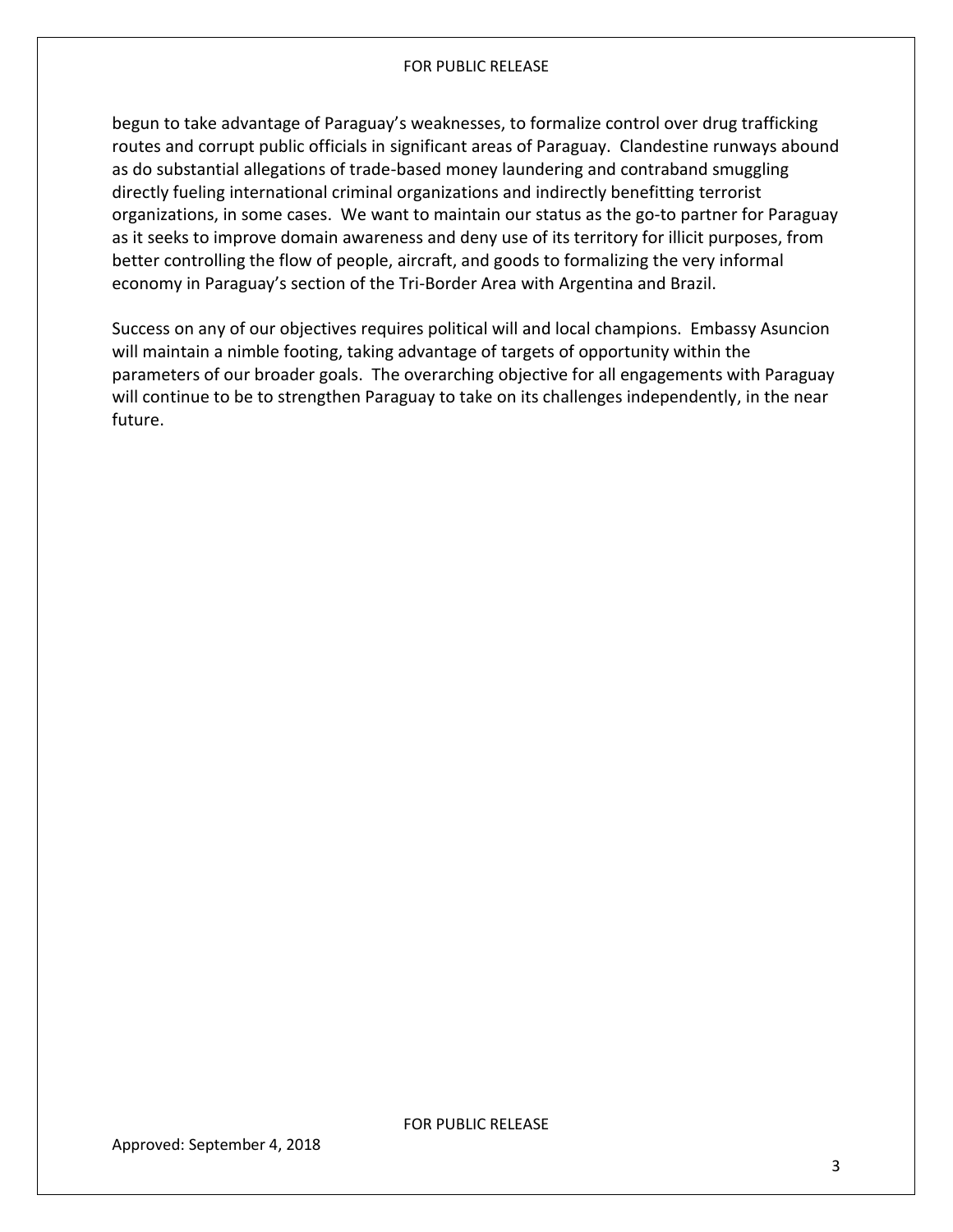# <span id="page-4-0"></span>**2. Mission Strategic Framework**

**Mission Goal 1**: **Paraguay Becomes a Stronger Democracy and U.S. Partner by Building Better Government and Civil Society Institutions that Produce Benefits for the Paraguayan People.**

**Mission Objective 1.1**: Improve Governance to Reduce Government Corruption and Impunity. (Incorporates CDCS DO 1)

**Mission Objective 1.2**: Paraguayans in government and civil society better their institutions through increased formal and informal interactions and cooperation with the United States.

**Mission Objective 1.3**: Paraguayan Government and Civil Society Institutions produce tangible social and economic benefits for the Paraguayan people. (Incorporates CDCS DO 2)

**Mission Goal 2**: **Paraguay is a Strong Partner in Countering Illicit Domestic and Regional Networks.**

**Mission Objective 2.1**: Keep Mala Fide Travelers Out of the United States

**Mission Objective 2**.**2:** Identify, prevent, and respond to terrorist and transnational criminal organization (TCO) threats that could affect the U.S. Homeland

### **Mission Goal 3**: **Protect and Expand U.S. Business Interests in Paraguay**

**Mission Objective 3.1**: Support U.S. companies by increasing government enforcement efforts and reducing impunity in the commercial sphere.

**Mission Objective 3.2:** Expand U.S.-Paraguayan economic ties.

**Management Objective 1: Create a respectful, welcoming, and healthy work environment where all are fairly treated, compensated, and provided learning opportunities.**

<span id="page-4-1"></span>**Management Objective 2: Improve efficiency and customer service posture of the ICASS administrative platform.** 

**Management Objective 3: Transition to the new Embassy Compound (NEC) and new Chief of Mission Residence (CMR) through organized site preparation, coordination, and postoccupancy evaluation.**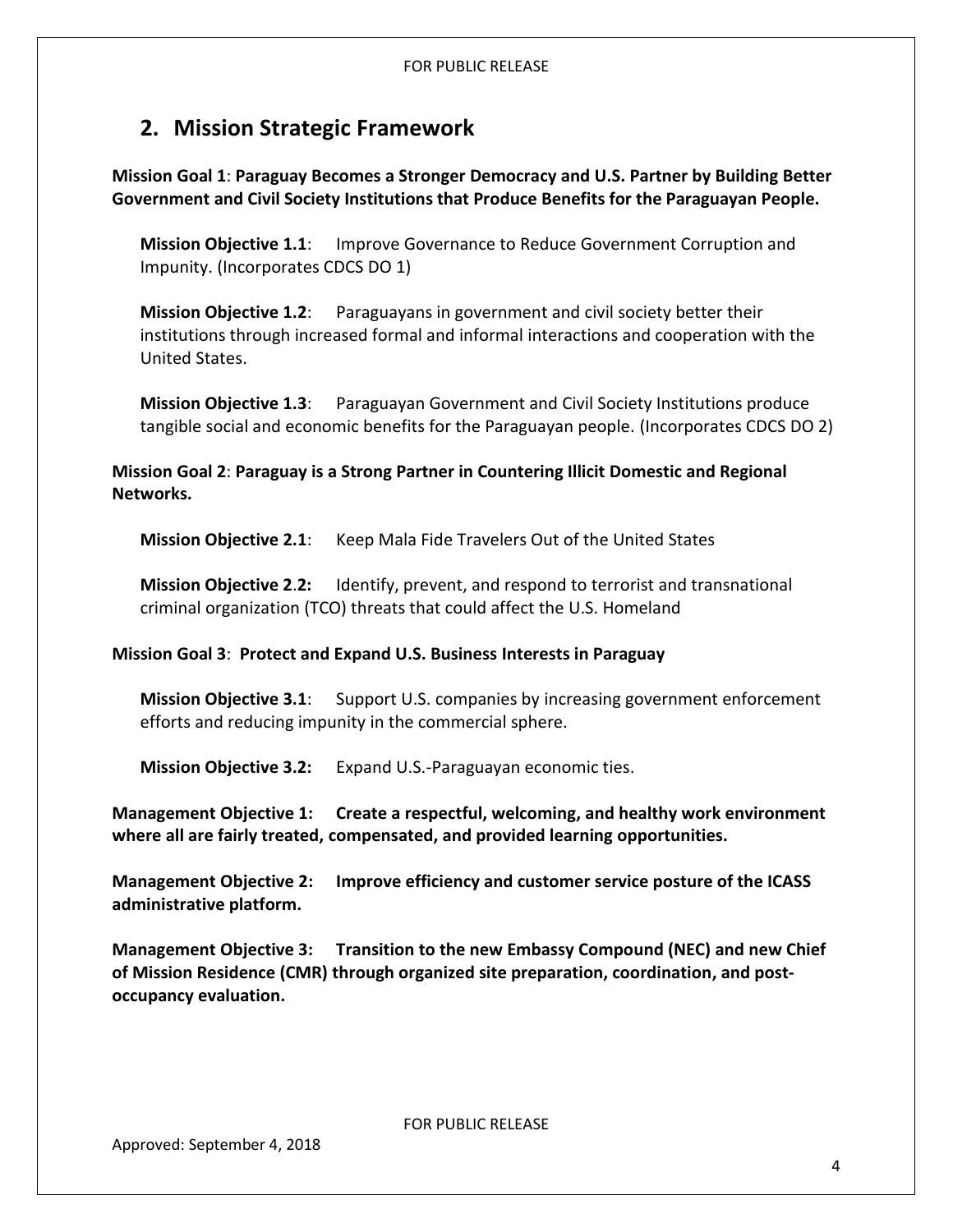# **3. Mission Goals and Objectives**

## **Mission Goal 1 – Paraguay Becomes a Stronger Democracy and U.S. Partner by Building Better Government and Civil Society Institutions that Produce Benefits for the Paraguayan People**

**Description and Linkages:** A strong, democratic Paraguay would naturally be one of the United States' strongest allies in the hemisphere. Corruption and weak institutions, however, are main drivers behind an erosion of public confidence in democracy. The Paraguayan people must realize more benefits from their democratically elected governments to maintain democracy and the rule of law. This Mission Goal upholds Pillar IV of the National Security Strategy (Advance American Influence) and Goals 1.3, 1.4, 2.2, 2.3, 3.2, and 3.4 of the State-USAID Joint Strategic Goal Framework. It links to Strategic Goals 1 (specifically 1.1 and 1.3), in addition to all Strategic Objectives contained in Strategic Goals 3 and 4 of the WHA/LAC Joint Regional Strategy Framework.

**Mission Objective 1.1 – Improve Governance to Reduce Government Corruption and Impunity Justification:** The U.S. government has identified corruption, particularly in the judiciary, and impunity as two of the largest problems slowing the development of Paraguay. Risks associated with not achieving this Mission Objective include a continued erosion of public confidence in democracy and increasing calls for a return to more authoritarian state control, as Paraguay had under the Stroessner dictatorship until 1989.

**Mission Objective 1.2 – Paraguayans in government and civil society better their institutions through increased formal and informal interactions and cooperation with the United States.**

**Justification:** As strong allies, Paraguay and the United States share many overlapping priorities and areas of interest. Maintaining strong relations requires shared action on a broad array of issues from cultural and educational exchange to political and economic policies and best practices. Risks associated with not achieving this Mission Objective include a loss of long-term influence by the U.S. government and U.S. society and culture, to the benefit of other more engaged nations.

**Mission Objective 1.3 – Paraguayan Government and Civil Society institutions produce tangible social and economic benefits for the Paraguayan people.**

<span id="page-5-0"></span>FOR PUBLIC RELEASE

Approved: September 4, 2018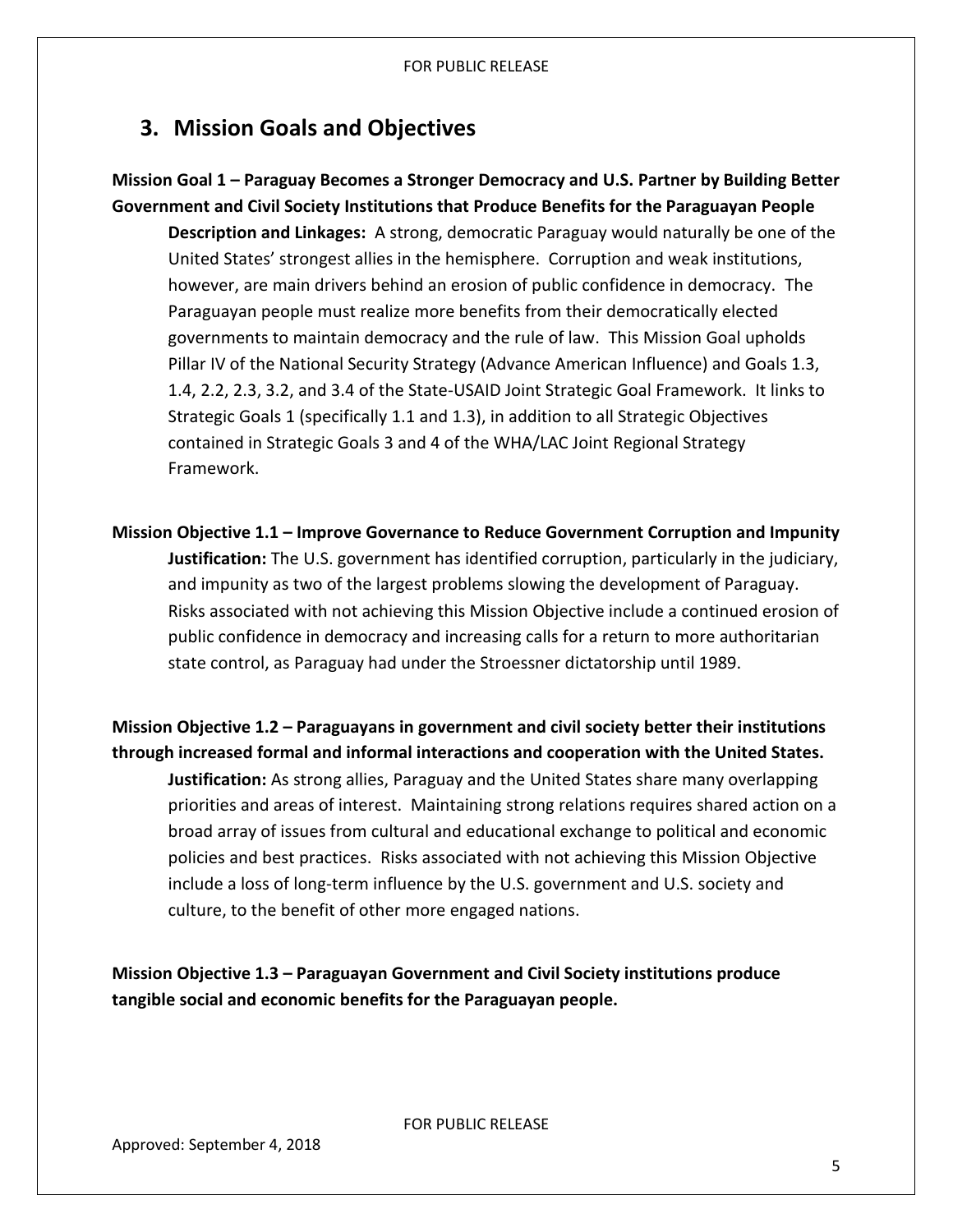**Justification:** Even as a young democracy, Paraguay has made significant strides in building its democratic institutions. A strong, independent, self-reliant, and democratic Paraguay that protects the human rights of its citizens is a natural ally for the United States. Given that Paraguay's democracy came into existence only in 1989, risks associated with not achieving this Mission Objective include the possibility of Paraguay returning to a more authoritarian form of government or increased political and civil unrest.

## **Mission Goal 2 – Paraguay is a Strong Partner in Countering Illicit Domestic and Regional Networks**

**Description and Linkages:** Though Paraguay has made progress on building its securityrelated institutions, more must be done to prevent bad actors from exploiting weaknesses for illicit profit, including border security and air domain awareness. This Mission Goal upholds Pillar I of the National Security Strategy (Protect the American People, the Homeland, and the American Way of Life) and Goals 1.2, 1.3, 1.4, and 1.5 of the State-USAID Joint Strategic Goal Framework. It links to all Strategic Objectives in Strategic Goal 1 of the WHA/LAC Joint Regional Strategy Framework.

#### **Mission Objective 2.1 – Keep Mala Fide Travelers Out of the United States**

**Justification:** Bad actors seeking to enter the United States for nefarious purposes often exploit weaknesses in third countries to enter the United States surreptitiously. An effective way to help maintain U.S. security is strengthening the security and border control of our regional partners where we find weaknesses, including in Paraguay. Risks associated with not achieving this Mission Objective include the use of Paraguayan migration documents and status to infiltrate the United States and our allies for nefarious or illicit purposes.

## **Mission Objective 2.2 – Identify, Prevent, and Respond to Terrorist and Transnational Criminal Organization Threats that could Affect the U.S. Homeland**

**Justification:** Transnational criminal organizations seek to infiltrate Paraguay to benefit their international trafficking schemes. These same elements seek to traffic illicit products into the international community, including the United States, and often seek to use the U.S. financial system to facilitate these actions or use the United States as a destination for investments derived from illicit funds. Risks associated with not achieving this Mission Objective include an increased use of Paraguayan territory by TCOs to profit, grow, and further entangle themselves in legitimate international financial and trade systems, including those of the United States.

FOR PUBLIC RELEASE

Approved: September 4, 2018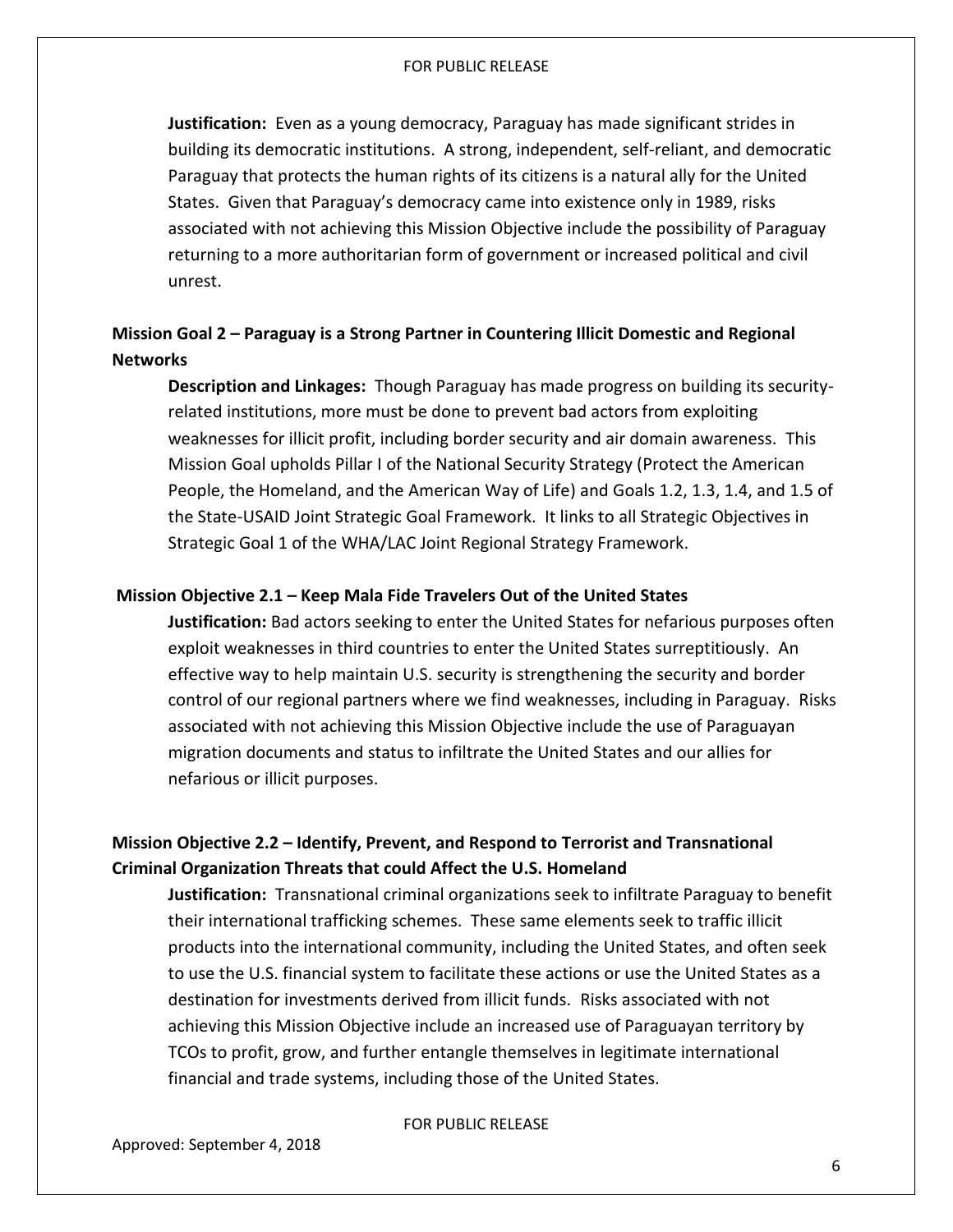#### **Mission Goal 3 – Protect and Expand U.S. Business Interests in Paraguay**

**Description and Linkages:** The United States is a relatively weak trade partner for Paraguay and represents an opportunity for increased U.S. exports. Paraguay's dynamic agriculture sector could benefit from the technological advances of the U.S. agriculture system, given that we produce many similar products. This Mission Goal upholds Pillar II of the National Security Strategy (Promote American Prosperity) and Goals 1.3, 2.1, and 2.2 of the State-USAID Joint Strategic Goal Framework. It links to all Strategic Objectives in Strategic Goal 2, in addition to Strategic Objectives 3.2 and 3.3 of the WHA/LAC Joint Regional Strategy Framework.

## **Mission Objective 3.1 – Support U.S. Companies by Increasing Government Enforcement Efforts and Reducing Impunity in the Commercial Sphere.**

**Justification:** A U.S. company's ability to access a fair and transparent judicial system to arbitrate commercial disputes is key to success in a foreign market. To improve market access for U.S. companies and level the playing field, Post seeks to improve the rule of law in the commercial sphere. Risks associated with not achieving this Mission Objective include increased illicit activity, including the violation of intellectual property rights by U.S. companies, and reduced space for U.S. commercial activities.

#### **Mission Objective 3.2 – Expand U.S.-Paraguayan Economic Ties.**

**Justification:** The Paraguayan market holds many opportunities for increased trade with the United States. To support the U.S. business community, Post seeks to expand access to the Paraguayan market for U.S. exports. Risks associated with not achieving this Mission Objective include the loss of potential market share to other countries, particularly Russia and China (as two major recent entrants to the Paraguayan market).